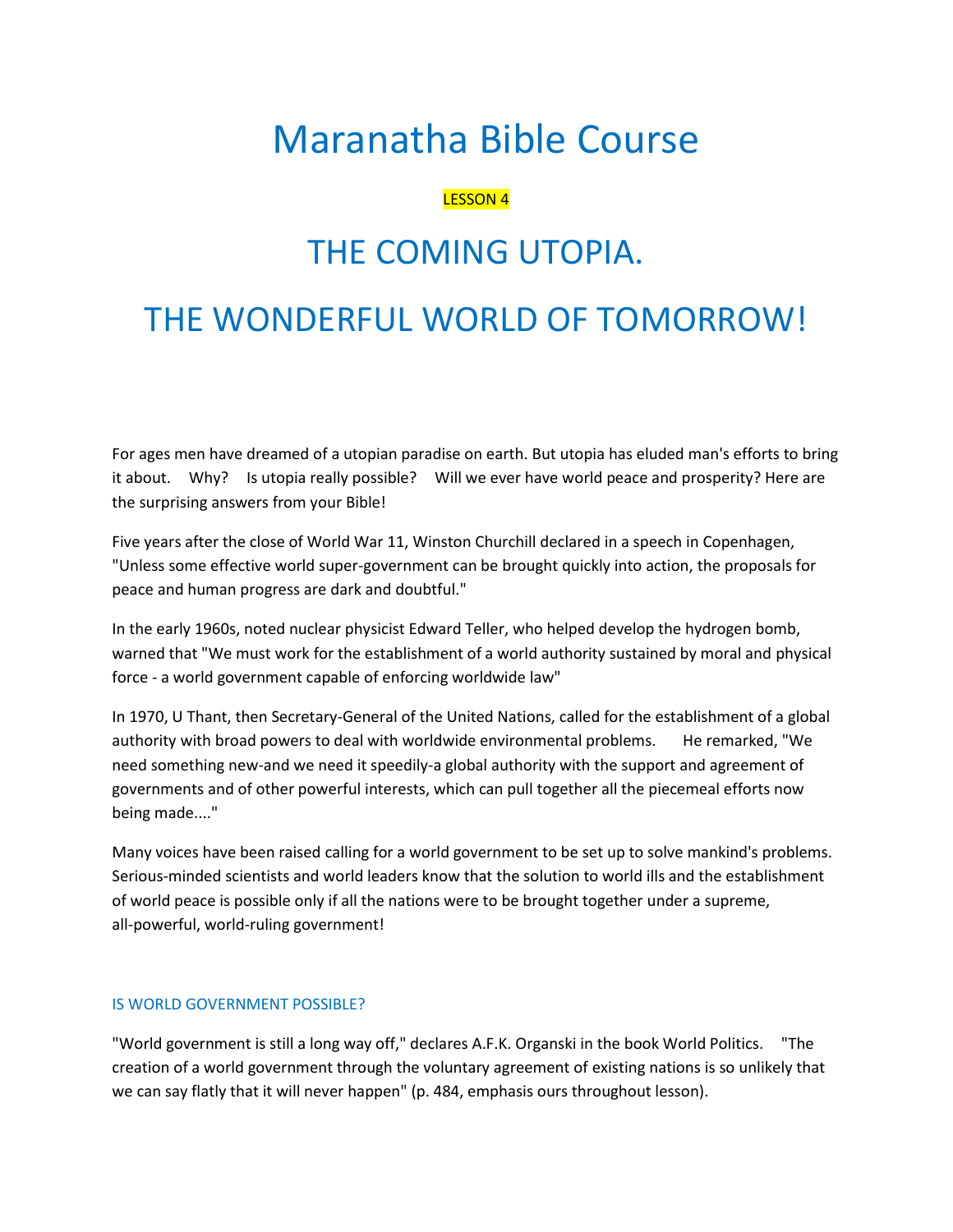Hans J. Morgenthau, in his book Politics Among Nations, asserted: "There is no shirking the conclusion that international peace cannot be permanent without a world state, and that a world state cannot be established under the present moral, social, and political conditions of the world" (Page 491).

What a paradox! World leaders realize that man's most urgent need is WORLD GOVERNMENT Yet others admit that such a government is a TOTAL IMPOSSIBILITY under present world conditions!

Viewing the history of mankind, anyone can plainly see that men have utterly failed to bring about world peace and prosperity. Fear, hatred, disease, poverty, oppression and injustice have been rampant throughout history. What about it? Is world government impossible-an idle pipe dream of unrealistic optimists? Is the idea of a soon-coming UTOPIA on earth merely an absurd myth?

If our only hope lies in the efforts of men, then a utopia is NOT possible and humanity is doomed!

### GOD'S WORLD GOVERNMENT!

People today fail to recognize there is any power other than their own that can bring about a literal utopia on this war-torn, problem-filled earth. What great power can, and will, do this? GOD ALMIGHTY!

He has the power and the wisdom to make utopia a reality!

This is the very message God sent Jesus Christ to proclaim to the world. It is the "Gospel"-the GOOD NEWS- that Christ will return with the power of God to bring us universal peace and prosperity!

Few today understand that God has allotted mankind 6,000 years in which to rule himself. During this time, God has kept hands off the affairs of men. He has allowed man to pursue the course that seems right to him (Proverbs. 16:25). God has given man the opportunity to prove, by experience, the basic inadequacies of any form of human government.

God is allowing humanity to prove to itself that NO human form of government can bring us world peace!

When Jesus Christ returns, He will establish the government of God on earth. Obedience to the laws of God will be taught throughout the world. And Christ's government will possess the power and the wisdom to enforce His laws. The strong will no longer oppress the weak-true justice will be received by all.

Your Bible shows a literal UTOPIA is ahead! It will be a time of spiritual and physical rejuvenation-1,000 years of boundless peace and prosperity! And with the help of this lesson, God has made it possible for you to look into the future through His prophecies so you can know what that wonderful world tomorrow will be like!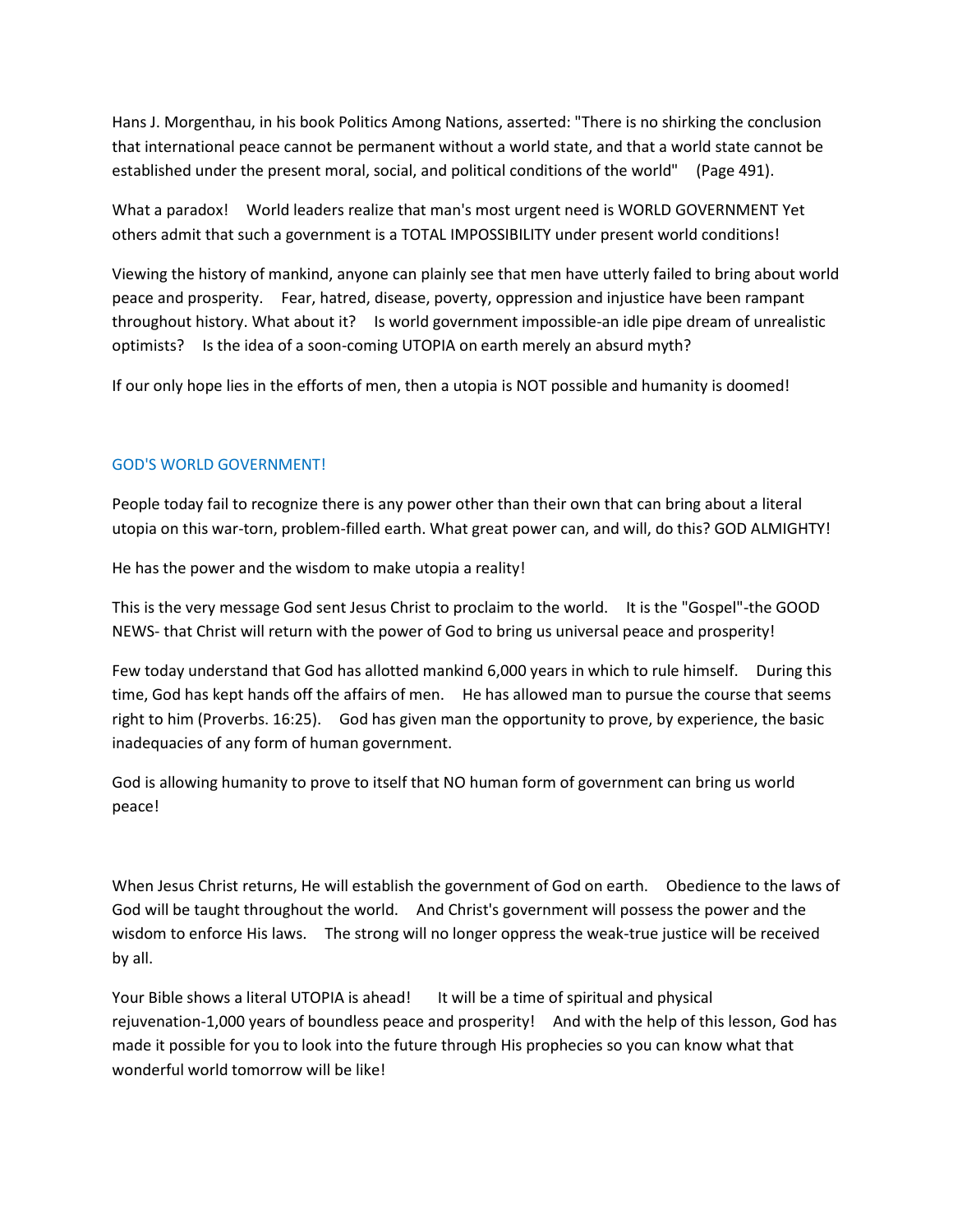#### UTOPIA AT LAST!

The Bible tells us that under the leadership of Jesus Christ, God's government will produce a UTOPIAN PARADISE on earth. Beginning with the descendants of the children of Jacob, and using them as a model and example, God will rebuild and bless ALL nations! Let's study this exciting truth.

1. In the Bible, what does God specifically say regarding the descendants of Jacob? Isaiah. 27:6; Ezek. 36:8-11; Zech. 8:7-8. Also read Amos 9:7-12.

COMMENT: After His return, Jesus Christ will lead the descendants of ancient Israel out of captivity among the nations and into their ancient dwelling place where they will be resettled.

2. Will the devastated cities be rebuilt? Amos 9:14-15; Ezek. 36:33-35. (Be sure to read all of Ezekiel 36. Notice that when this re-gathering and rebuilding occurs, Israel will never again practice heathen ways, or be removed and sent into captivity.) Will there be happiness in these cities? Jeremiah. 33:10-14; Zech. 8:4-5. Also a point to remember is, these things have not yet happened! But in God's Kingdom they will!

COMMENT: Today's vast pollution-laden, over-populated

populated cities are rampant with every kind of evil.

These conditions will not exist in tomorrow's cities. Cities in the Millennium will be decentralized. They will be small enough to promote healthy, happy family life, yet large enough for a proper balance between industry and those essentials that promote joyous living.

3. Will Christ make Jerusalem the capital of the earth-the world headquarters of His government? Zech. 8:3; Jeremiah 3:17. Will it be an example to the entire world? Isaiah. 62:1-2,7

COMMENT: Being near the geographical centre of the land surface of the earth, Jerusalem is the ideal focal point for world government. It will be rebuilt to unsurpassed splendour and magnificence! It will become the future MODEL CITY-the standard for cities throughout the world tomorrow.

4. Will the descendants of ancient Israel dwell in safety in their own land? Ezek. 28:25-26. Will there be world peace? Isaiah. 2:1-4; Micah. 4:1-4.

5. Will God cause the laws of nature to function for the benefit of His people? Deut. 28:12; Isaiah. 41:18.

COMMENT: God originally promised to bestow great blessings upon ancient Israel if they would only obey Him (Lev. 26; Deut. 28). The Bible shows they disobeyed and were PUNISHED. In the Millennium, the descendants of ancient Israel will obey God and therefore will receive these tremendous blessings!

6. The Middle East is now a relatively barren region. Prophecies show, however, that after Christ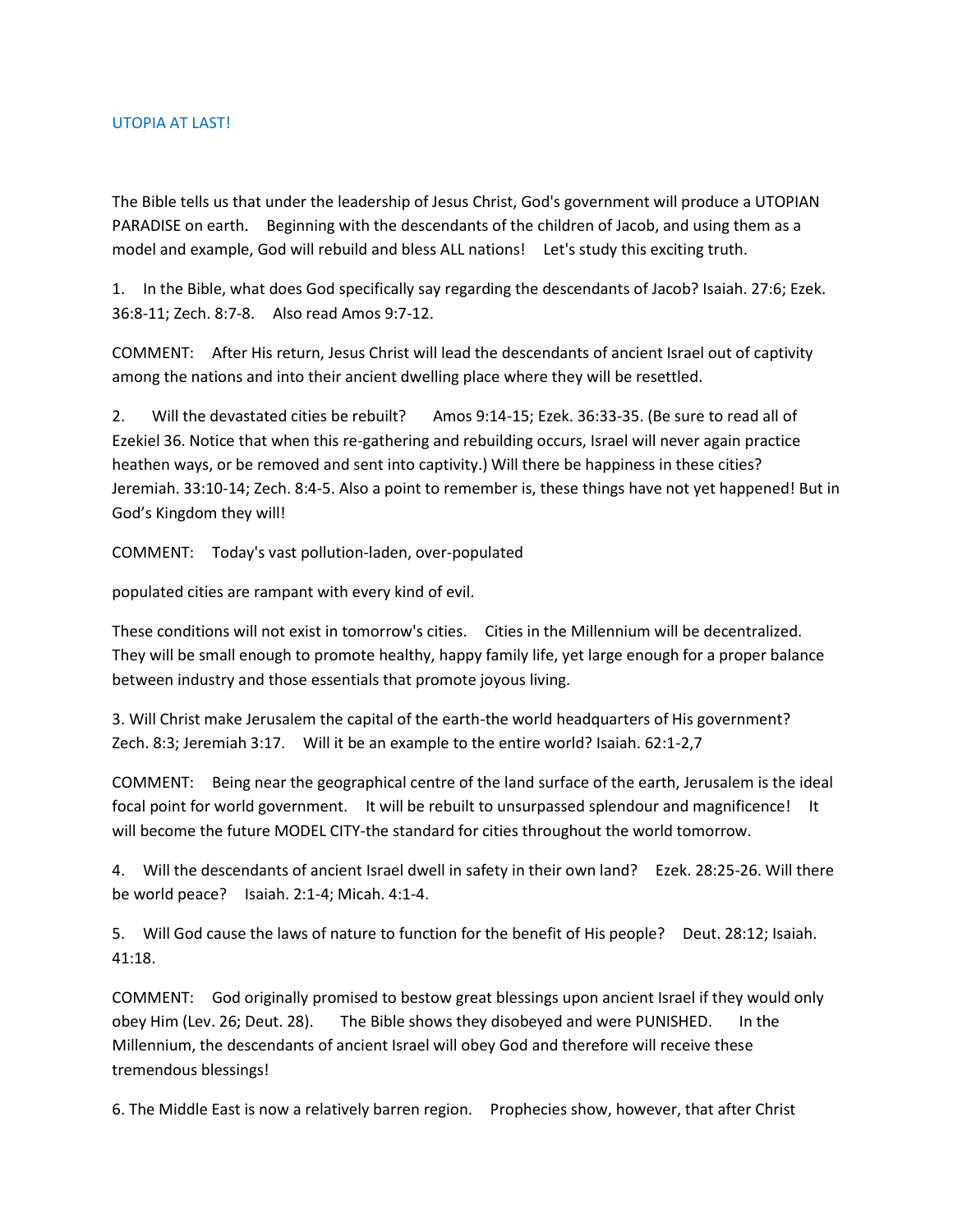returns it will undergo the most dramatic change of any land. Will the waste places become fertile, and will beautiful forests spread in the Millennium? Isaiah. 41:14-20; 35:1-2, 7.

COMMENT: Can you imagine such a fabulous scene? Deserts becoming green, fertile gardens of trees and shrubs, with bubbling springs and brooks; mountains brought low and made inhabitable. Forests interspersed with cultivated fields will also cause the climate to become more healthful and invigorating.

Lumber, becoming scarce today due to man's exploitation, will again increase as the population increases, making it possible for all to have beautiful homes and furniture.

7. Will God transform "Zion" and the surrounding area into

a place resembling the Garden of Eden? Isaiah. 51:3.

COMMENT: Zion is a hill within the city of Jerusalem. it is the original area of the city-called the "city of David." Since Zion will be the location of Israel's capital city, "Zion" here represents the entire land of all the tribes of Israel.

### ALL NATIONS TO BE BLESSED!

Prophecies show that the rest of the earth will share in the great prosperity Jesus will bring to Jerusalem and the descendants of Jacob. The whole earth will undergo remarkable changes.

1. Will all nations become submissive and obedient to Christ? Isaiah. 2:1-3.

2. Since the Gentiles will obey Christ in the Millennium, will they belong to Him-be His subjects and servants? Rom. 6:16.

3. Will the Gentiles therefore become Abraham's "children," spiritually speaking? Gal. 3:29. And what was promised to Abraham's physical descendants? Read both Leviticus 26:1-13 and Deuteronomy 28:1-14.

COMMENT: Ancient Israel was never able to claim all the blessings of Deuteronomy 28 and Leviticus 26 for any great length of time because the people were not faithful in their obedience to God. But with Christ ruling in the Millennium, all nations will be obedient and therefore will also partake of the tremendous blessings originally promised to the tribes of Israel.

#### ONE LANGUAGE, LIBERTY AND TOTAL ABUNDANCE.

One of the major barriers to mutual understanding and cooperation between peoples has been the language barrier. When men cannot understand one another, they can't freely exchange ideas, philosophies, concepts or opinions. Misunderstandings often lead to conflict.

Can you imagine what a world on ONE LANGUAGE would be like? Think what an almost unbelievable step forward it would be if all peoples everywhere spoke, read and wrote the same language!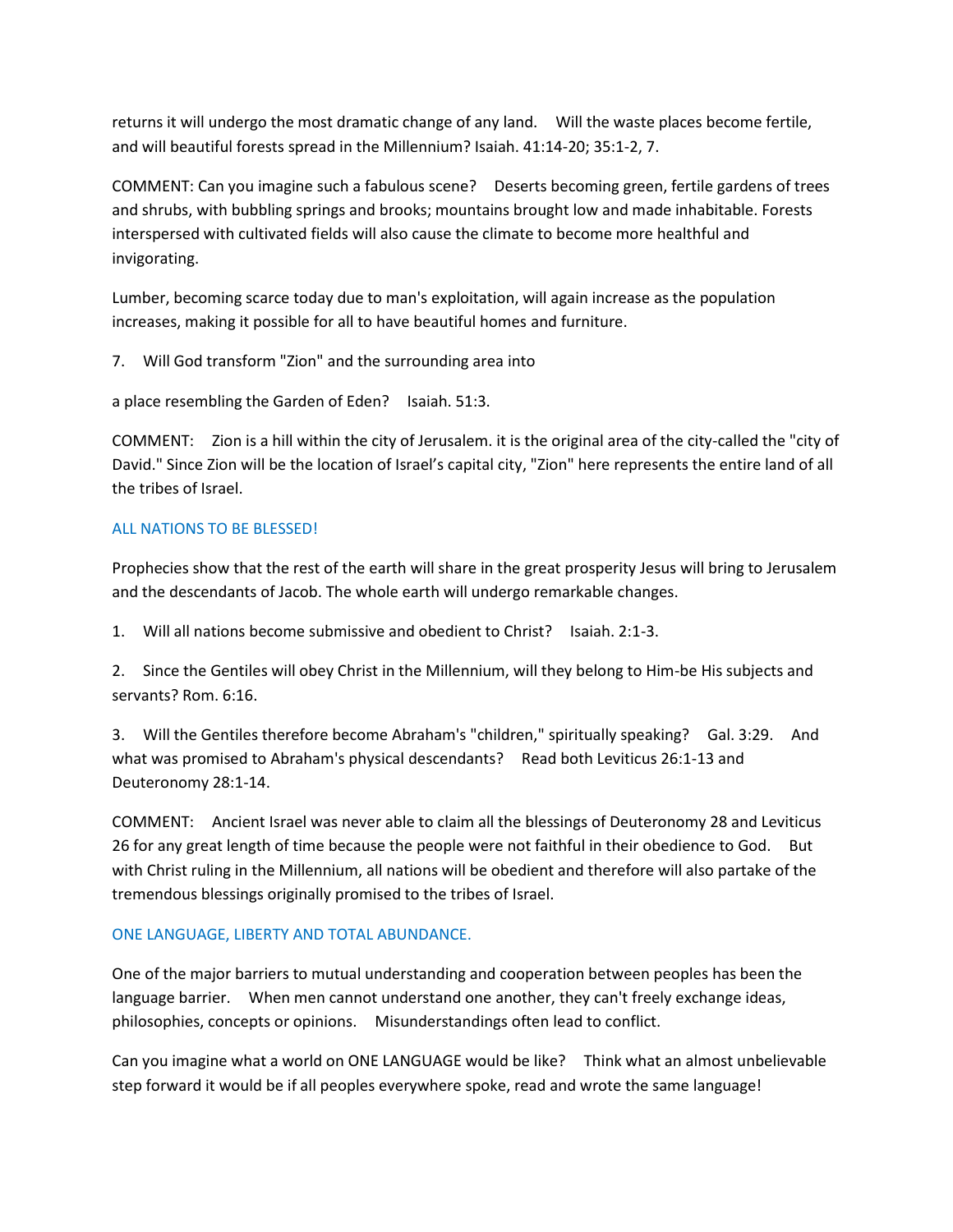If the language barrier were removed and everyone became totally literate-with minds capable of grasping the same thoughts, capable of thinking the same terms, capable of understanding each other fully-think of how much more quickly huge changes for good could be effected.

1. Will God give all the world ONE pure language so all can serve and worship Him with one accord? Zephaniah. 3:9.

COMMENT: Man was once bound together by a common tongue. But he used his knowledge for EVIL-for an attempt to begin the very civilization that would have ended by DESTROYING ITSELF! (See Genesis 1 1). When God divided the languages at the tower of Babel, He was merely forestalling the eventual time of world chaos that now threatens the annihilation of humanity!

In the Millennium, with Christ as the supreme, all-powerful ruler, this danger will be eliminated. And so Jesus will usher

in an era of total literacy and total education by giving the world one pure language!

2. There will be a tremendous amount of reconstruction to be done in the Millennium. But will this work seem like a rest in comparison to the suffering, sorrow and hard bondage of today's evil world? Isaiah. 11: 1 0; 14:3. Will submission to Christ and His laws bring the blessing of liberty and rest to the minds and bodies of mankind? Matt. 11:28-30.

COMMENT: God will make life enjoyable, comfortable and satisfying for people in the Millennium as long as they continue to obey His laws. God's way of life truly is the way of LIBERTY-the way of FREEDOM from the drudgery and toil of the ways of this world. But mankind today is not convinced that it is. God is now allowing man to learn by experience how difficult his own ways really are!

3 Much is said today against private ownership of property. Communists and socialists are particularly against it, partly because men have abused it. Does God think private ownership of property is wrong? Micah. 4:4; Isaiah.62:8-9

COMMENT: People will own their property in the Millennium. They will be liberated from governments that deprive them of the righteous rewards of their own toil. And God will not allow private ownership to be abused.

4. What about health in tomorrow's world? Will God also liberate man from sickness and disease? Isaiah. 33:24; Jeremiah 30:17. Isaiah 35:3-6; 58:8.

COMMENT: Education about true health and the miraculous HEALING of all sickness will mean RADIANT HEALTH for everyone! Today, most of the earth is unproductive-only about 10 percent of the land surface is actually tillable. There are many deserts, mountainous regions and wildernesses. The exact opposite will be true in the utopia of tomorrow as God blesses the entire world. Will He cause the rains to fall at the right time? Ezek. 34:26-27; Isaiah. 30:23.

COMMENT: Farmers have had to gamble with the weather throughout the centuries. About the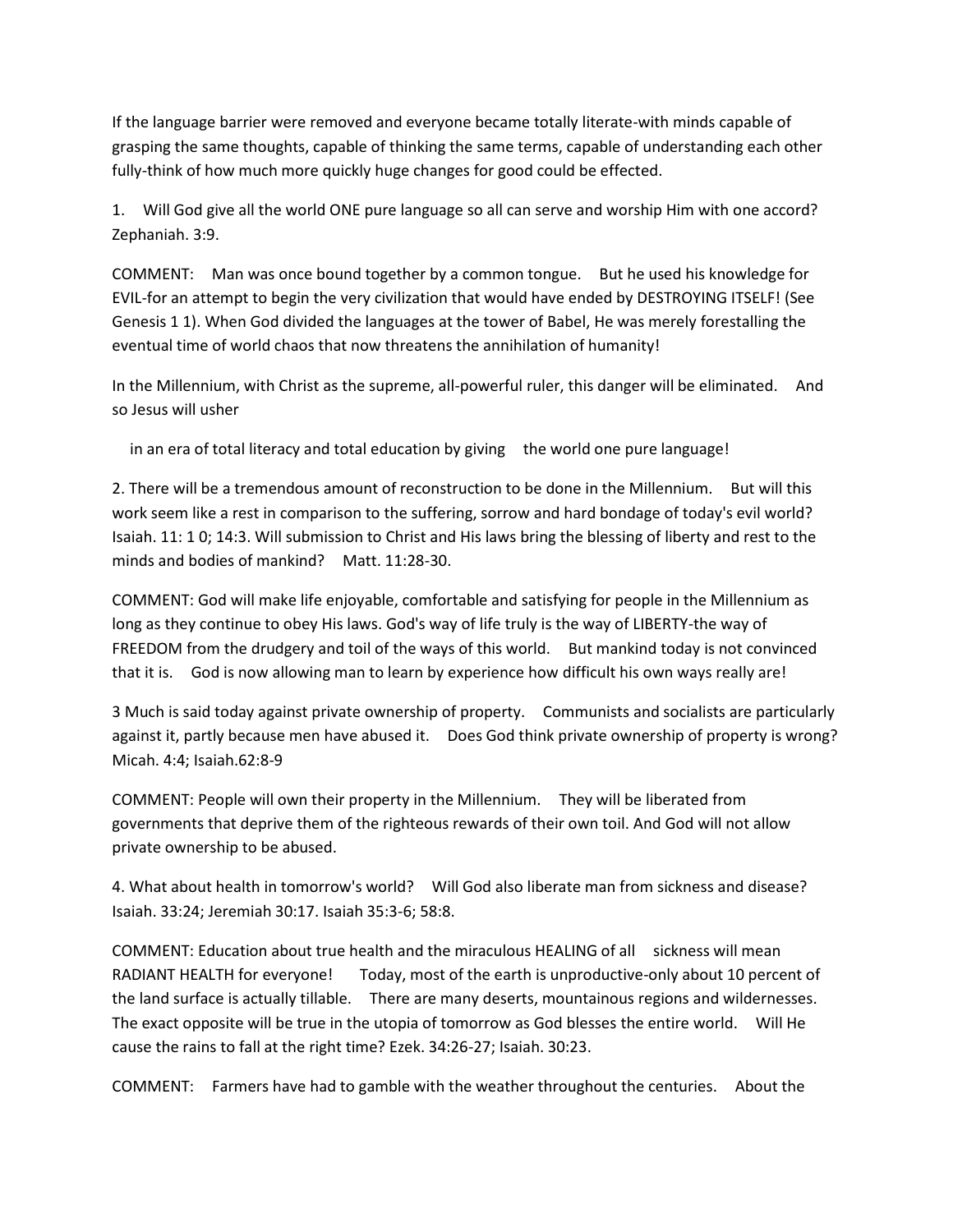most thrilling news they could hear is that their work would alwaysbe successful-as long as they obey God.

6. Will there be great rejoicing over the abundance of crops God will bestow in the wonderful world tomorrow? Jeremiah. 31:12. Will there actually be a superabundance of food? Amos 9:13.

### THE GREAT RIVER

1 What will happen when the feet of the returning Christ touch the Mount of Olives? Zech 14:4.

2. Will the great valley thus formed become the channel of a mighty river that will arise in Jerusalem? Verse 8. Will one half of this mighty river flow eastward toward the Dead Sea ("former sea") and the other half flow westward toward the Mediterranean Sea ("hinder sea")? Same verse.

3. Is the eastern channel of this great river-in which "living waters" flow into the Dead Sea-the same as the river described in Ezekiel 47:1-12? Does verse 8 show that when the fresh or "healing" water from this life- giving river begins to flow into the Dead Sea, it will then be able to support LIFE, thus being "healed?" Will it contain a great multitude of fish? Verse 9. Will this river also give life to the barren places through which it flows? Verse 12.

COMMENT: The Dead Sea, 1,286 feet below sea level, is the lowest spot on earth. Look at a map of this area and notice that the Jordan River empties into the northern extremity of the Dead Sea. Even though the Dead Sea has no outlet, the water remains fairly constant due to evaporation.

The water in this sea is so heavily laden with salt and other minerals that no plant or marine life can survive in it. But when this new river-the river of "living waters"-begins to empty into the Dead Sea, its waters will rise until they overflow through the desert. Everywhere along the overflow area (except for certain salt swamps and marshes that shall be formed-verse 11) plant and fish life will multiply.

4. Does this river of "living waters" proceed from the spot where God's Temple will stand-from Christ's very throne? Ezek. 47:1, and latter part of verse 12; Joel 3: 18, last part. Is the Holy Spirit compared to "living waters"? John 4:10; 7:37-39. Then isn't this river clearly a physical counterpart of God's Holy Spirit?

Comment: The Holy Spirit, like the physical river, will go forth from Jerusalem and will "heal" the mental and spiritual Problems of mankind. Clearly, the world tomorrow will be a utopian paradise of peace, prosperity and beauty!

All nations will share in the great blessings of God. The whole world will be at peace. During that millennial age, most of the earth's land surface will be cultivatable. Beautiful forests, agricultural areas, fish-filled lakes and streams will be found all over the world with no more barren tundra, polluted rivers, ravaged landscapes, hostile deserts or waste places.

But how will such a world be ushered in? Exactly how will such vast changes come about?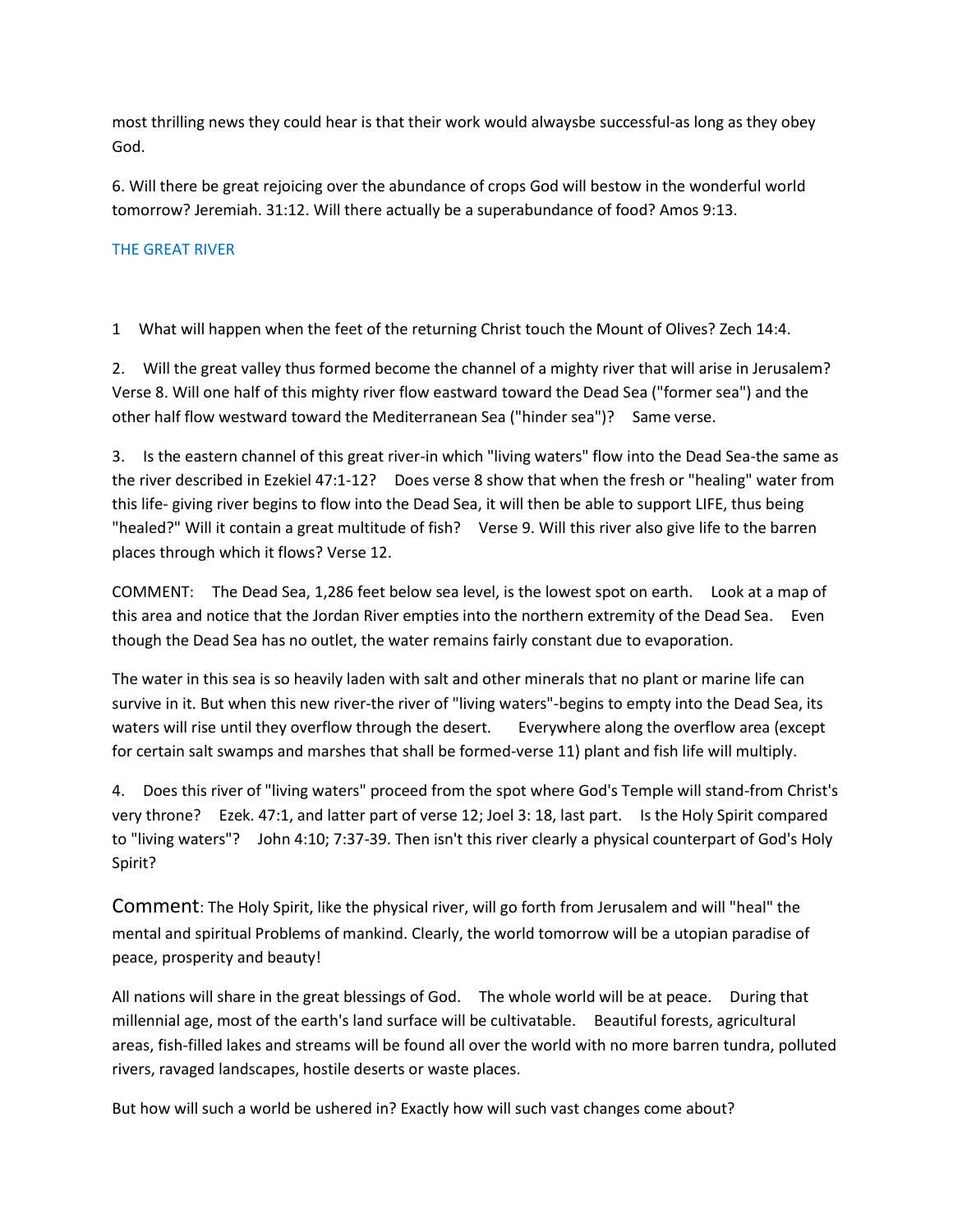Let's see what the Bible has to say about the way utopia will come, and who will be involved. Believe it or not, you can have a part in bringing about that wonderful world!

# THE CORONATION OF TOMORROW'S KING

Consider for a moment what the angelic messenger said to Mary, the mother of Jesus: "Thou shall conceive in thy womb, and bring forth a son, and shall call his name JESUS. He shall be great .... and the Lord God shall give unto him the THRONE of his father David. and he shall REIGN over the house of Jacob forever; and of his kingdom there shall be no end" (Luke 1:31-33).

Notice also the account in John 18:37: "Pilate therefore said unto him, Are you a king then? Jesus answered, Thou say that I am a king. To this end was born, and for this cause came I into the world."

Jesus was born to rule and reign as King over all nations. Nearly 2,000 years ago, Jesus qualified to become this world's ruler by conquering Satan the devil (Matt. 4:1-11). But He did not remove and replace Satan then. He was not crowned King while a human being (John 18:36). He was CRUCIFIED! Jesus was not to assume the responsibilities of His new role as world ruler at that time.

When Jesus' disciples thought the Kingdom of God would be set up in their day, He gave them a parable to explain when He would begin ruling the world.

1. According to this parable in Luke 19:12-27, where did Jesus go after His death and resurrection to obtain the office of King and to receive the Kingdom? Did He go to Caesar at Rome? Did He go to the people to have them induct Him into office? Verse 12. Who only had the authority to make Jesus the "King of kings?" Romans 13:1.

COMMENT: Jesus was showing His disciples He would have to ascend to His Father in heaven (the "far country" in the parable of Luke 19) to receive authority to rule the nations.

2. After Jesus ascended to heaven and had been there for approximately 60 years, He appeared in a vision to the Apostle John. Was there a crown on Jesus' head when John saw Him? Read Revelation 1:12-18.

3. But will Jesus have been crowned by the time He returns? Rev. 14:14. What scripture prophetically describes Jesus' actual receiving of the Kingdom, which He went to heaven to obtain? Daniel 7:13-14.

COMMENT: Here is depicted the actual coronation of Jesus Christ. The "Ancient of Days" is the heavenly Father. The title "Father" was not used because Jesus had not yet been begotten as a human being when Daniel saw this vision.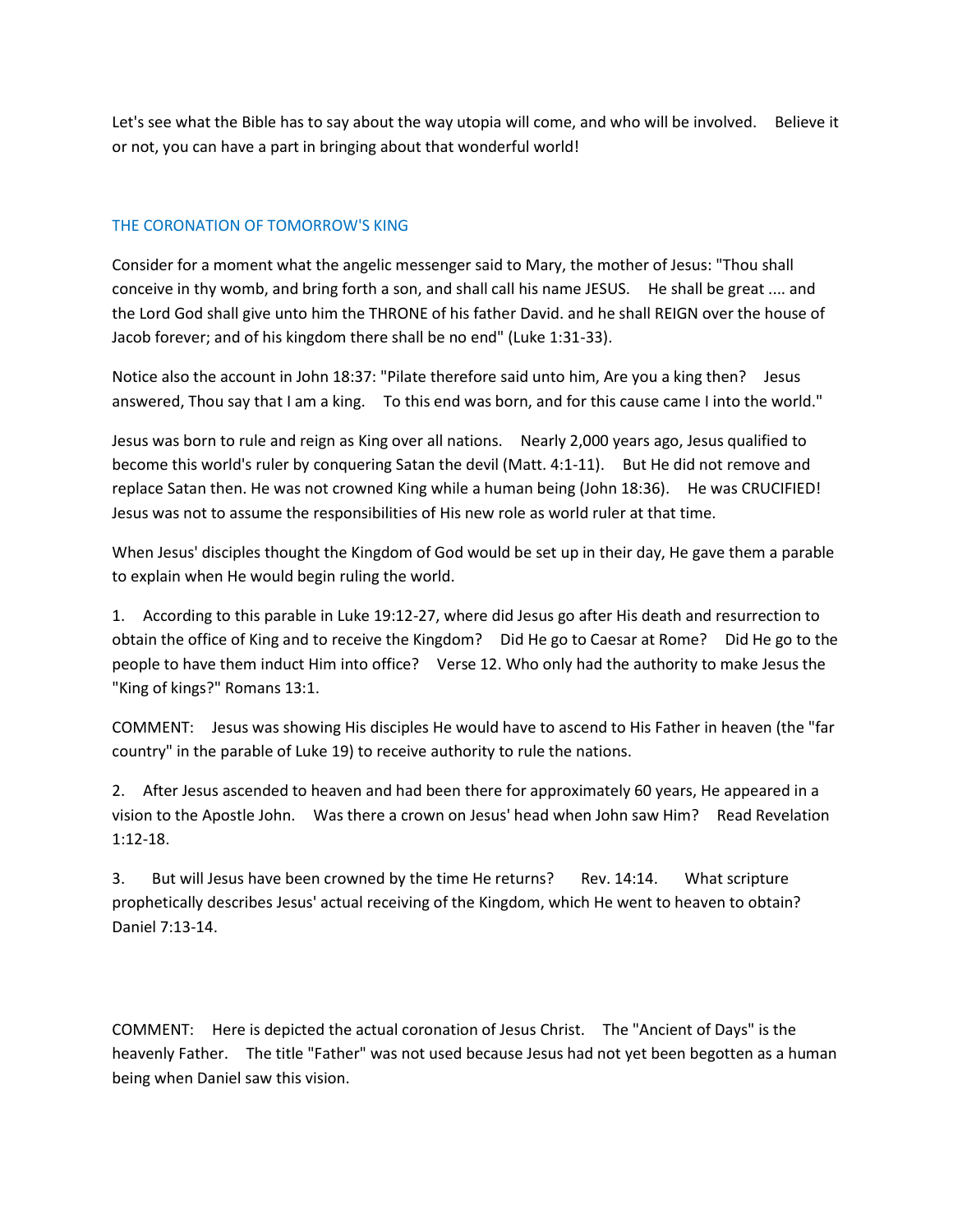Notice also that "one like the Son" appeared before the "Ancient of days" to receive the Kingdom. The Logos or "Word" (John 1:1) was like the Son of man. He was not yet born as a son, but since He would later become a son of man, He was, in Daniel's day, "like the Son of man"-the Jesus who was to be born of a human mother.

#### CROWNED "KING OF KINGS"

1. How many great crowns will Jesus have? Rev. 14:14. But what about the "many crowns" mentioned Revelation 19:12?

COMMENT: Jesus will have only one great golden crown. That crown will designate Him as Supreme King over all nations-over all the world. The proper translation Revelation 19:12 is: "And on his head are many diadems." A diadem is a small crown or headband signifying royal office. The smaller crowns or diadems symbolize the lesser royal offices Jesus will hold.

2. What will Christ's official title be when He returns? Rev. 19:16. But who are these other "kings?" Let's understand.

3. Are Christians also to receive everlasting crowns-if they overcome? I Corinthians. 9:25.

Will those who qualify in this life rule over the nations as KINGS with Christ? Rev.2:26,27; 3:21; 5:10; 20:4; Dan.7:22,27.

4. When do the "saints"-Christians-receive the reward of being rulers? Compare Revelation 1 1: 1 5, 18; 22:12 with Isaiah 40:10.

COMMENT: Jesus went to heaven to be crowned by the Father, but one of the reasons Jesus will return to earth is to bring rewards of ruler-ship to His resurrected saints!

5. What did Christ say would be the reward of those who manage wisely the abilities God has given them now? Luke 19:16-19.

6. Will the resurrected saints also be priests? Rev. 5:10; 20:4, 6.

COMMENT: Resurrected Christians will be kings and priests, and will judge among the peoples of the earth during the Millennium.

#### PERFECT, POWERFUL GOVERNMENT

Christ's government will begin at Jerusalem, where His headquarters will be located (Jeremiah. 3:17). As His rule spreads over the whole earth, all rebellious nations will be brought into line.

1. How will Christ have to begin His rule on earth? Rev. 19:15. Notice the words "rod of iron."

COMMENT: At His return, Christ will have to powerfully subdue the world and force mankind to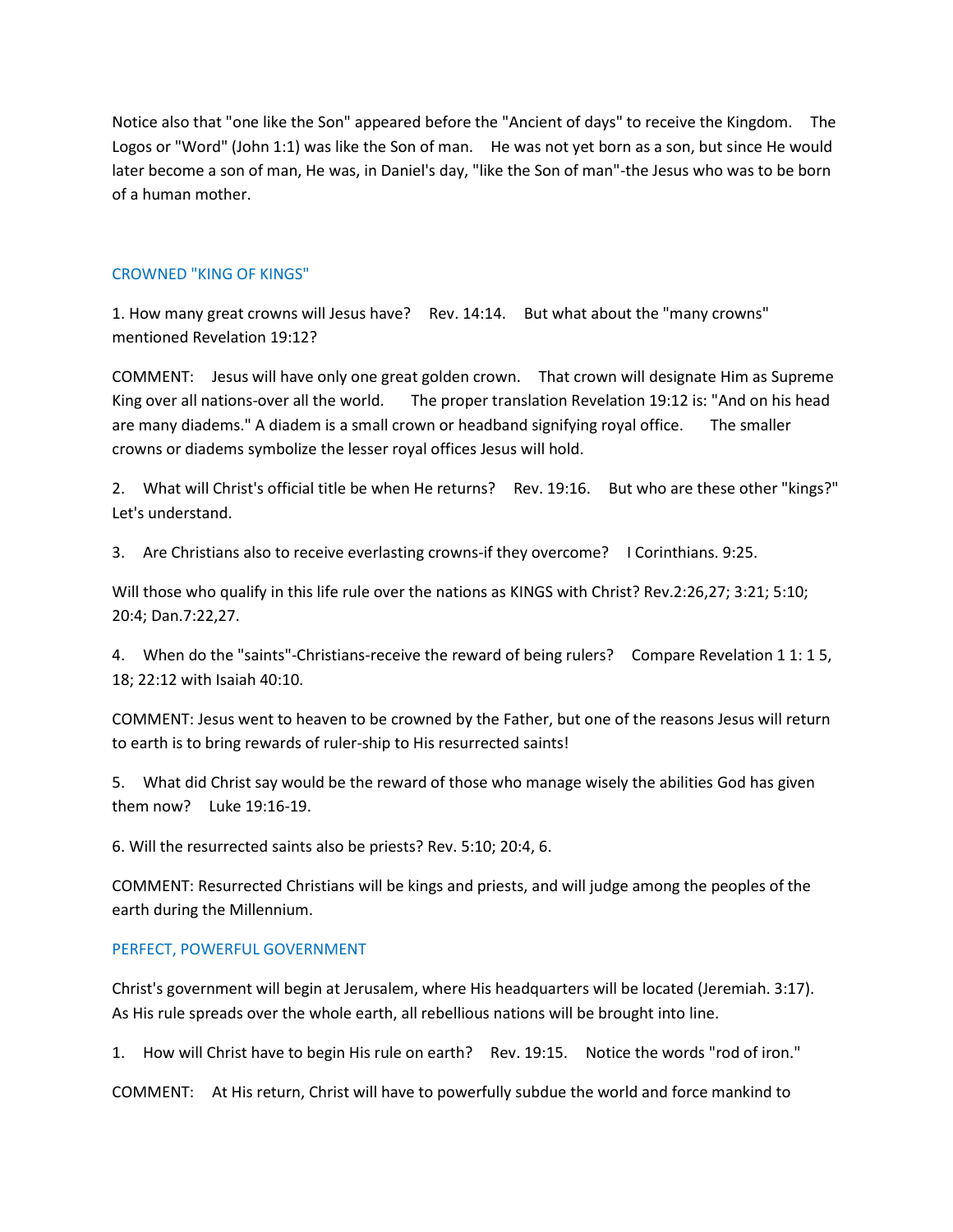#### submit to

His rule. He will use a "rod of iron," symbolizing absolute authority. He will rule with power, not hesitating to use it when necessary!

A world that has been deceived and

influenced by an invisible devil (Rev. 12:9) must be ruled rigidly until it learns the positive fruits of living God's way!

Jesus Christ will be in absolute control of the earth, but He will rule with perfect justice and mercy, having once been human Himself (Heb. 2:9-1 0; 4:15). He will at first literally have to FORCE men to be happy! He will impose His merciful rule on rebellious mankind and bring the world COMPULSORY JOY! Can you realize this? That you must be forced by our loving Lord Jesus to be happy?

2. How will Christ deal with those nations that refuse to come to Jerusalem to worship God the way He commands? Zech. 14:16-19.

COMMENT: Although God will rule with power and authority, He does not intend to "cram His religion" down the throats of people. He will not force anyone to accept His truth in the sense of spiritual conversion- repentance, baptism, etc.

God is not a stern, cruel monster as some agnostics have falsely implied. God wants man to always be really happy! But God knows that the only way to lasting happiness is obedience to His laws!

Gradually, as men obey God's laws, they will wake up to the wisdom and justice of God's rule and will submit gladly to His authority, and a "rod of iron" will no longer be necessary.

# REEDUCATION IN THE MILLENNIUM

Speaking of the Millennial rule of Christ, the Bible declares: "The earth shall be full of the knowledge of the Lord, as the waters cover the sea" (Isaiah. 11:9).

During the Millennium Jesus will teach mankind the laws that produce happiness. He will give each individual the CHOICE, after learning His laws and seeing the happiness they produce, of whether to obey His laws or not. The vast majority of mankind will see God's way is truly the best way and will voluntarily choose to OBEY Him.

But before people can really choose, they must clearly see the alternatives. They must be RE-EDUCATED so they can see through old prejudices and discern true values.

Education will play a vitally important role in the Millennium, it will receive TOP PRIORITY!

Exactly why is education so important? Let's understand.

1. What kind of knowledge is most lacking in the world today? Is it spiritual knowledge? Hosea.

4:6. What is the tragic result of this dearth of spiritual knowledge? Same verse.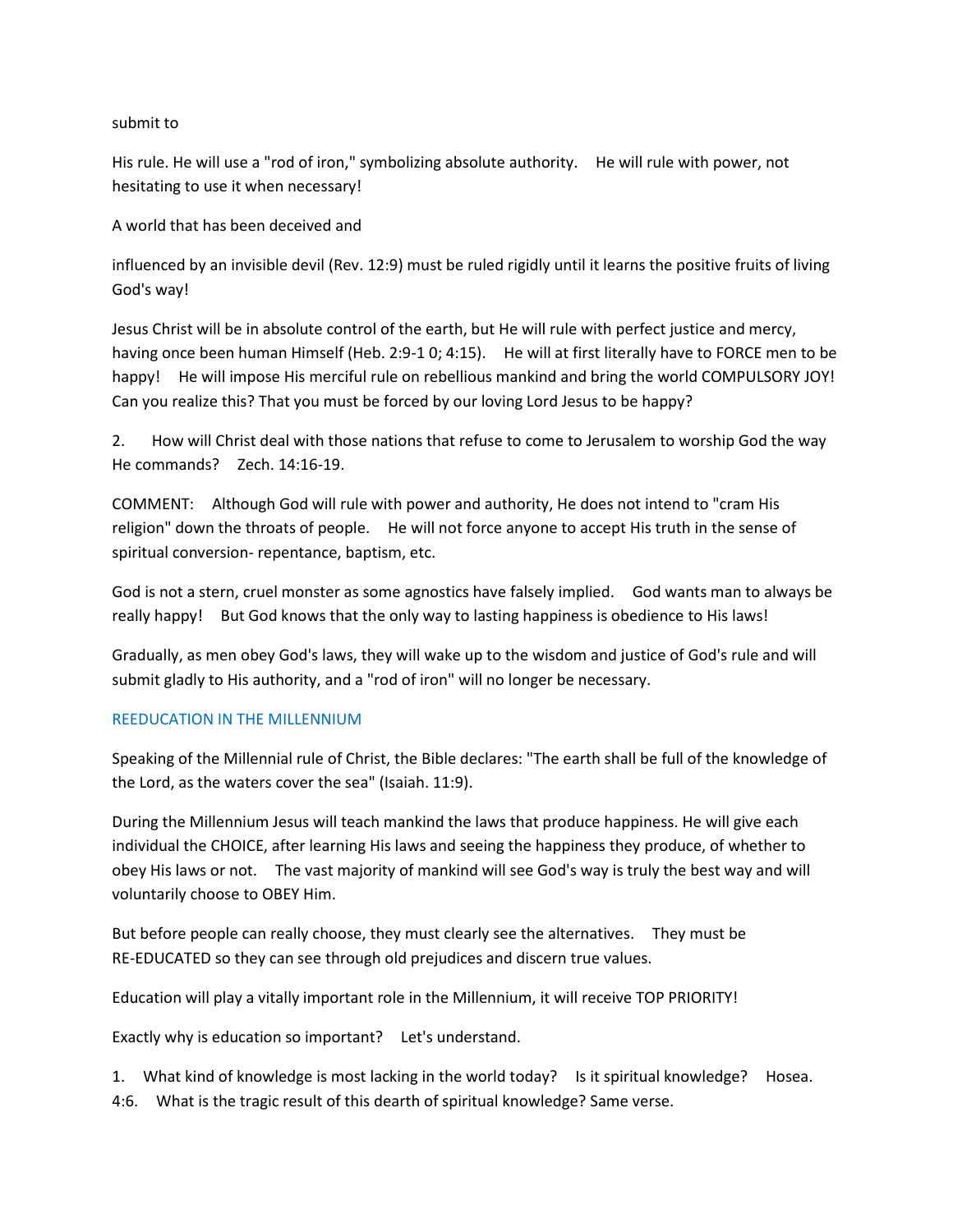2. Is the world's lack of spiritual knowledge and understanding like a veil that hides the mind from God's truth Isaiah. 25:7.

3. Who is fundamentally responsible for deceiving the whole world? Rev. 12:9. Does he teach lies? John 8:44.

Will the devil be allowed to deceive the nations when Christ commences to re-educate the world? Rev. 20:1-3.

4. Has the devil deceived the nations largely by means of false religion-including false religions that PROFESS Christ, but DENY Him by their works? 2 Corinthians.11:13-15.

### WHAT IS TRUE EDUCATION?

1. What is truth? John 17:17. What will God's truth do for people in the world tomorrow? John 8:31-32.

COMMENT: A common but false concept in the world today is that education should have nothing to do with a "way of life." Many believe education should teach you only how to earn a living, but NOT how to live! We must begin to "recapture true values" from the FOUNDATION of knowledge-the Bible!

2. Do we have a written record that the true apostolic church preached God's "way?" Acts 18:25-26; 19:9, 23. Does the world approve of God's "way?" Acts 24:14.

COMMENT: God's way of life is based upon the bedrock of God's Truth. But God's truth has been totally rejected by this world. The Bible has been completely disregarded by modern education!

3. The world is fast approaching a smashing climax, which will shock people into a realization that something is radically wrong with our modern way of life. What will people then acknowledge? Jeremiah. 16:19; Isaiah. 2:3. Would they desire to learn another way if their present way were better?

COMMENT: The people of this world have inherited many lies from birth, ideas that have been fed into their unquestioning minds. As adults they continue accepting fallacies learned in childhood, and build their lives around bias and prejudices.

When Christ rescues the world from annihilation, people will acknowledge their ignorance-their lack of sound education. This confession of error is actually the first step

toward repentance!

4. What does repentance really involve? Isaiah. 55:6-9. Isn't it clearly turning from the wrong way that a person has been living? Verse 7.

COMMENT: Repentance clearly involves the forsaking of all wrong concepts about life one has always taken for granted without proof, and turning to God's truth and His way of life!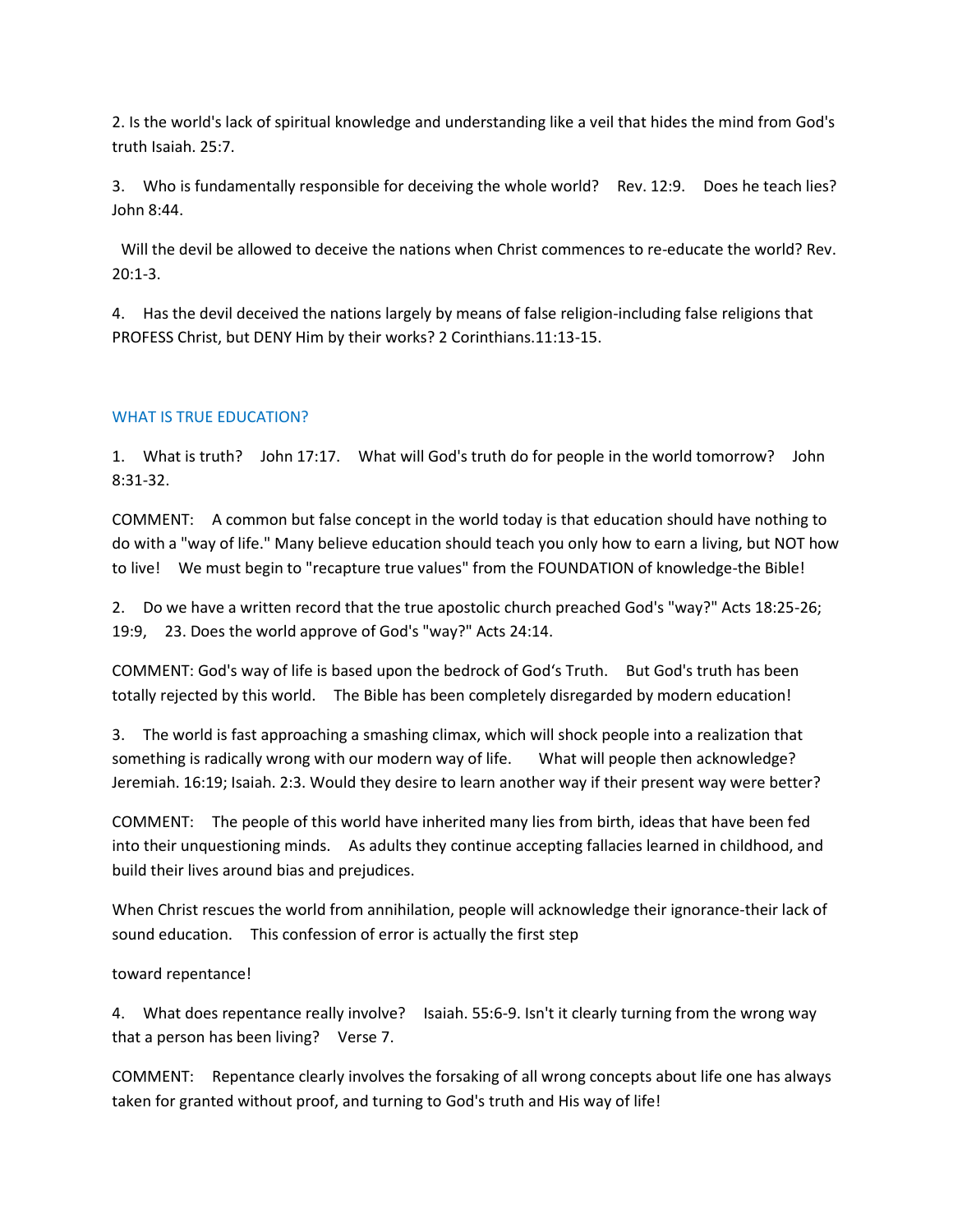5. Will re-education in the Millennium necessarily remake man's methods of doing business? 2 Corinthians. 8:21. Will it remake the social order? I Pet. 4:3-4. Will the re-education program affect all other phases of life in general? 1Corinthians. 10:31.

#### GOD'S SYSTEM FOR RE-EDUCATION

The evils in the world today can be laid at the doorstep of false education. Our great universities have FAILED to teach the truth because God has been thrown out of the classroom! This system of education obviously needs to be changed. But what kind of system will replace it?

1. In addition to ruling as supreme King over all the nations, will Christ also be the supreme educator? Isaiah. 2:3; Ps. 25:8-10.

COMMENT: Christ will be in charge of these two functions. How plain that in God's pattern for world rule, religion and government will not be separated in the world tomorrow!

2. Who will rule over the modern descendants of Jacob? Jeremiah. 30:7-9. What did Jeremiah mean by "raise up?" I Corinthians. 6:14. Will Christ appoint David to be king over Israel? Jeremiah. 30:9; Ezek. 37:24-25.

COMMENT: David will be resurrected to rule over the physical descendants of ancient Israel. His office will include the responsibility of TEACHING the people the laws of God.

3. Will the 12 apostles each be placed over one of the 12 tribes of Israel? Matt. 19:28. Will each apostle have a throne? Luke 22:29-30. Will they then TEACH the individual tribes of Israel God's TRUTH? Matt. 28:19-20.

COMMENT: The apostles preached the Gospel to as many as they could reach nearly 2,000 years ago, and God's Church is preaching it as a "witness" to the nations today (Matt. 24:14). But the entire earth will hear God's truth proclaimed during the Millennium!

4. Who else will rule and teach in the world tomorrow? Rev. 2:26; 5:10.

COMMENT: The resurrected Christians mentioned in Revelation 5:10 are to be priest's as well as kings. And the true function of a priest is to teach (Mal. 2:7).

When God intervenes in human affairs, it will not be left up to the people to vote in their own rulers or choose their own teachers. In the world tomorrow GOD will appoint His resurrected saints to be the rulers and educators.

They are to teach the people all of God's laws and statutes, which are the way to peace, prosperity and happiness!

5. Will the resurrected saints be able to appear to humans at will? Isaiah. 30:20-21. What will they do? Verse 21.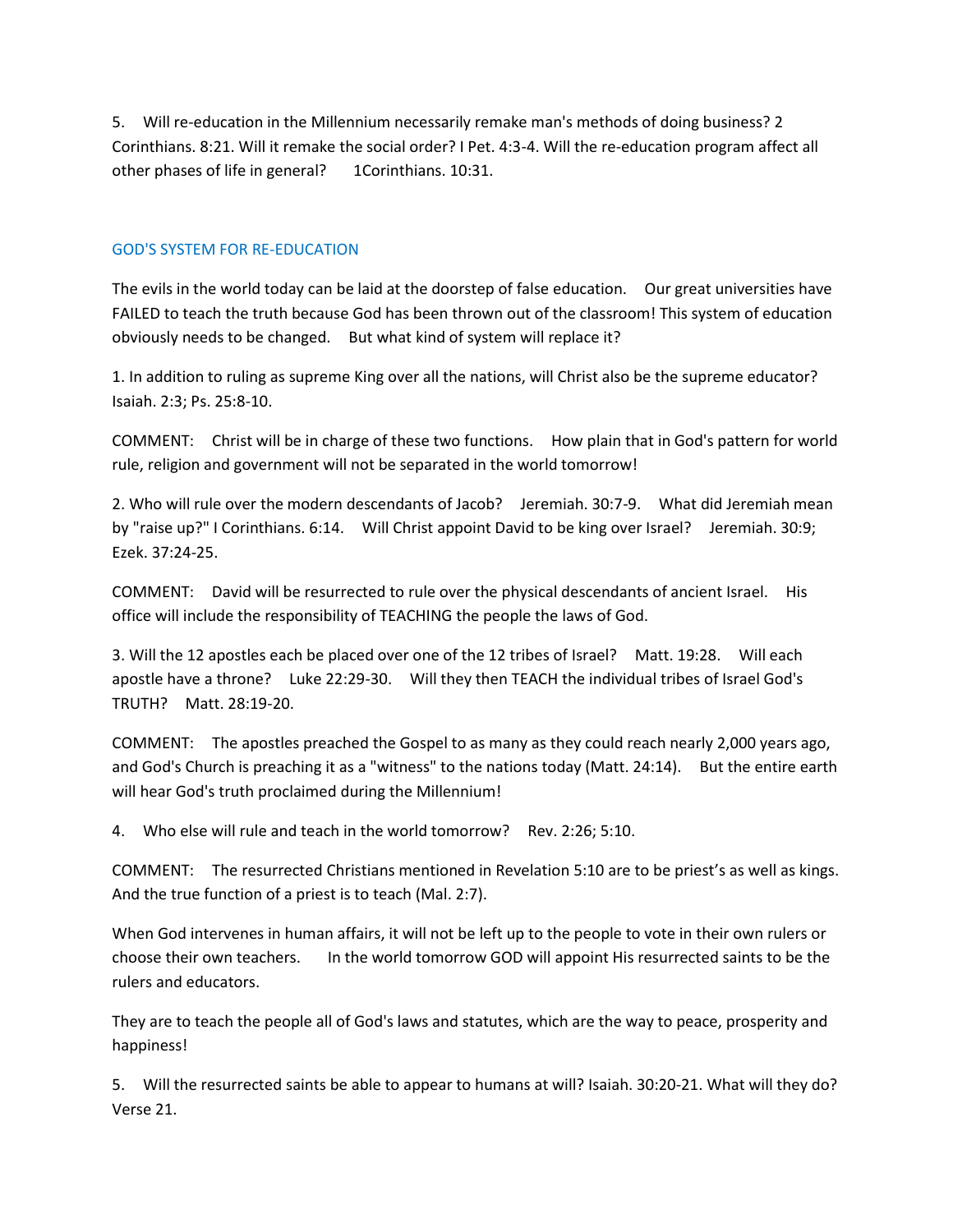In the world tomorrow, those now qualifying to rule under

Christ will be ever-present and ever- ready to speak or act, both to teach and to nip in the bud potential criminal action.

Because they will be composed of spirit, they will be able to come and go as necessary and to pass through walls or simply disappear, just as Christ was able to do after His resurrection (John 20:19, 25-27; Luke 24:31).

#### RESULTS OF UNIVERSAL EDUCATION

1. Will people come to see eye to eye as they learn of God and His way? Isaiah. 52:7-8. Will the whole world come to know His truth? Hab. 2:14; Isaiah. 11:9; Jeremiah. 31:34. Will even those who grumbled against God learn His truth? Isaiah. 29:24.

2. Will the Egyptians "know the Lord" in that day? Isaiah. 19:21. How will the Egyptians, as well as all other people, come to really know God? Isaiah. 55:6-7; 1 John 2:3-4. Will Ethiopia also seek to gain the benefits of an obedient relationship with Christ? Ps. 68:31.

COMMENT: The nations near Israel spoken of in the Bible are types of all nations in the world tomorrow. All the nations of the world will learn that true Christianity really pays!

3. Upon what conditions has God always promised to shower great material prosperity? Mal. 3:10-12.

COMMENT: Obedience to God's laws is what will produce universal prosperity, peace and happiness in the world tomorrow! Isn't it plain that the basis of right education is the knowledge of God and His laws?

#### NEW NATURES

1. Will God change the natures of animals in the Millennium? Isaiah. 11:6-8; Hosea. 2:18. Will all creatures be peaceful? Ezek. 34:25.

2. In the Bible God speaks of the heart of man as being symbolic of his mind. What is man's heart-his mind- really like today? Jeremiah. 17:9. Is man's mind naturally submissive to God and His law? Rom. 8:7.

3. What does God say He will add to the minds of people in the Millennium to CHANGE their basic attitude? Ezek. 36:26-27; Jeremiah. 31:33.

COMMENT: As God is going to change the lion's inborn desire for flesh food to an appetite for vegetation and is going to give peaceful natures to all other creatures, so He will make a truly wonderful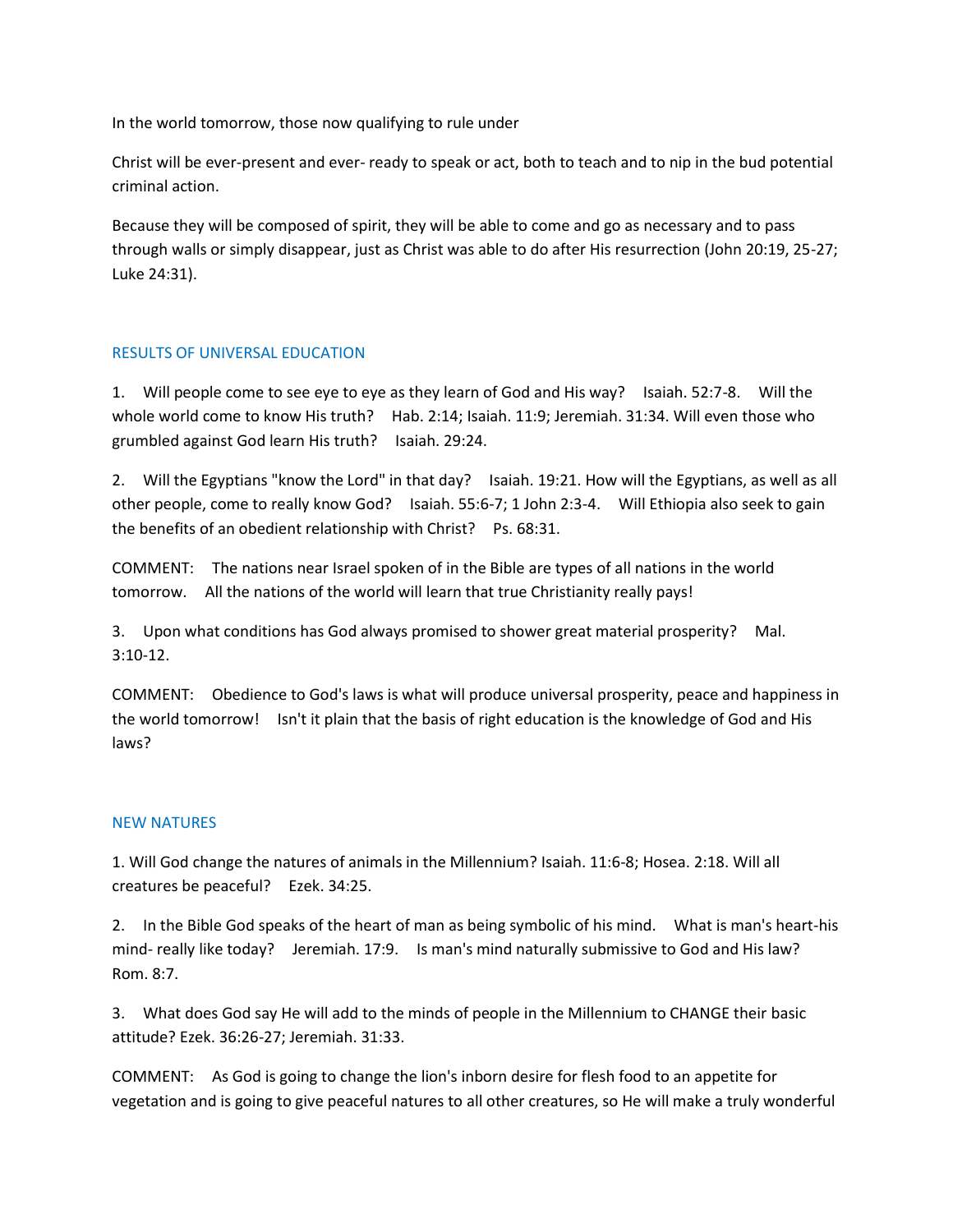and miraculous CHANGE in man's hostile mind. This change in the mind will be brought about by repentance and the receiving of God's HOLY SPIRIT! This is what will actually make the wonderful world tomorrow a literal UTOPIA!

By a miracle, God will place His own nature of outgoing love within mankind (Rom. 5-5). True love will thus be manifested in human beings through the Holy spirit of God. People will then love their fellowman and strive to make them happy!

It would require a thick book to begin to describe the wonderful conditions that will finally prevail on earth when the hearts of men are HUMBLED and CONVERTED by the Holy Spirit-when they are given the very nature of God! (2 Pet. 1:4).

# GOD'S WAY THE BEST WAY AFTER ALL!

Do you grasp the significance of what you have studied in your Bible with this lesson? God prophesied long ago of a time when He would cause this earth's inhabitants to possess tremendous abundance. It is then that the world will wake up to a great truth that GOD'S WAY IS BEST AFTER ALL!

The time is almost here when "The LORD of hosts [shall] make unto all people a feast of fat things, a feast of wines on the lees, of fat things full of marrow .... And he will destroy in this mountain the face of the covering cast over all people, and the vail that is spread over all nations"-He will destroy their spiritual blindness! (Isa.25:6-7).

God will soon halt this world's mad plunge toward nuclear destruction. He will send Jesus Christ to intervene in world affairs and put down all rebellion.. Then He and His saints will begin teaching the nations God's truth and His law-His way, which brings blessings, prosperity, peace and happiness.

The utopian paradise mankind has always longed for will finally be ushered in. Men will at long last WAKE UP! They will finally see through the veil of prejudices that have prevented them from following the WAY that would bring them all of their true desires.

No one in that wonderful world tomorrow will be deceived as the vast majority of mankind is today! There will be no devil around to lead people astray. ALL will know the TRUTH! There will be no more religious confusion. Eyes will be opened to God's revealed truth. Humans will become TEACHABLE. People will start living God's WAY-the way of outgoing concern for others-the way of TRUE VALUES-the way of PEACE, of HAPPINESS, of WELL-BEING, of JOY!

Crime, sickness, disease and suffering will be GONE! Poverty and ignorance will be banished. SMILES will enlighten human faces-countenances will radiate with sparkling JOY! Wild animals will be tame. Air pollution, water pollution, soil pollution will be no more! There will be crystal-pure water to drink; clean, crisp, pure air to breathe; rich fertile soil producing full-flavoured foods where deserts once existed; and fantastic BEAUTY in flowers, shrubs, trees.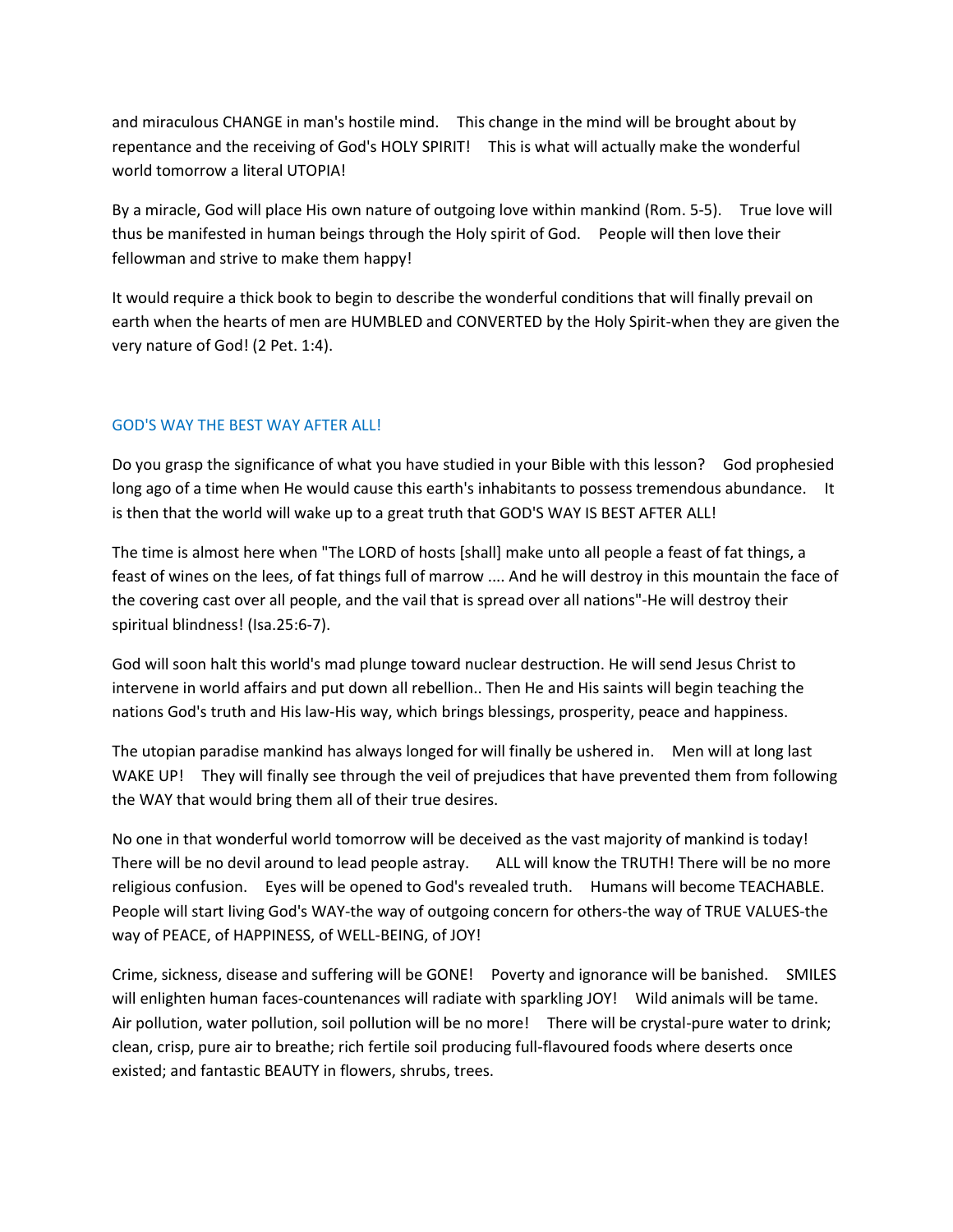The millennial world will be filled with HAPPY people guided, helped, protected and ruled by Christ and the saints. And all human beings will be called by God to inherit EVERLASTING LIFE in supreme happiness and thrilling JOY!

#### WHAT A FABULOUS WORLD THAT WILL BE!

Although a utopian paradise is indeed impossible by the hands of men-although none of this world's governments can bring us true peace, prosperity and abundance your Bible shows the great GOD of HEAVEN AND EARTH CAN AND WILL PRODUCE UTOPIA ON EARTH .... SOON!

May God speed that glorious day!

- Lesson 2. World Peace..Coming in our Time
- Lesson 3. The Dramatic Return of Jesus Christ
- Lesson 4. The Coming Utopia, The Wonderful World of Tomorrow
- Lesson 1. Why Study The Bible?
- Lesson 5. Just What is Man?
- Lesson 7. Will You go to Heaven?
- Lesson 6. What is 'Hell'?
- Lesson 8. What it Means to be 'Born Again'
- Lesson 9. What is Real Repentance?
- Lesson 10. Should You be Baptised?
- Lesson 11. Why You Need The Holy Spirit
- Lesson 12. Christianity Is A Way of Life
- Lesson 13. Who and What is GOD?
- Lesson 14. Angels
- Lesson 15. What Makes Man Unique
- Lesson 16. Ancient Israel? Why
- Lesson 17.The Truth About The Old and New Covenant
- Lesson 18. The True Gospel